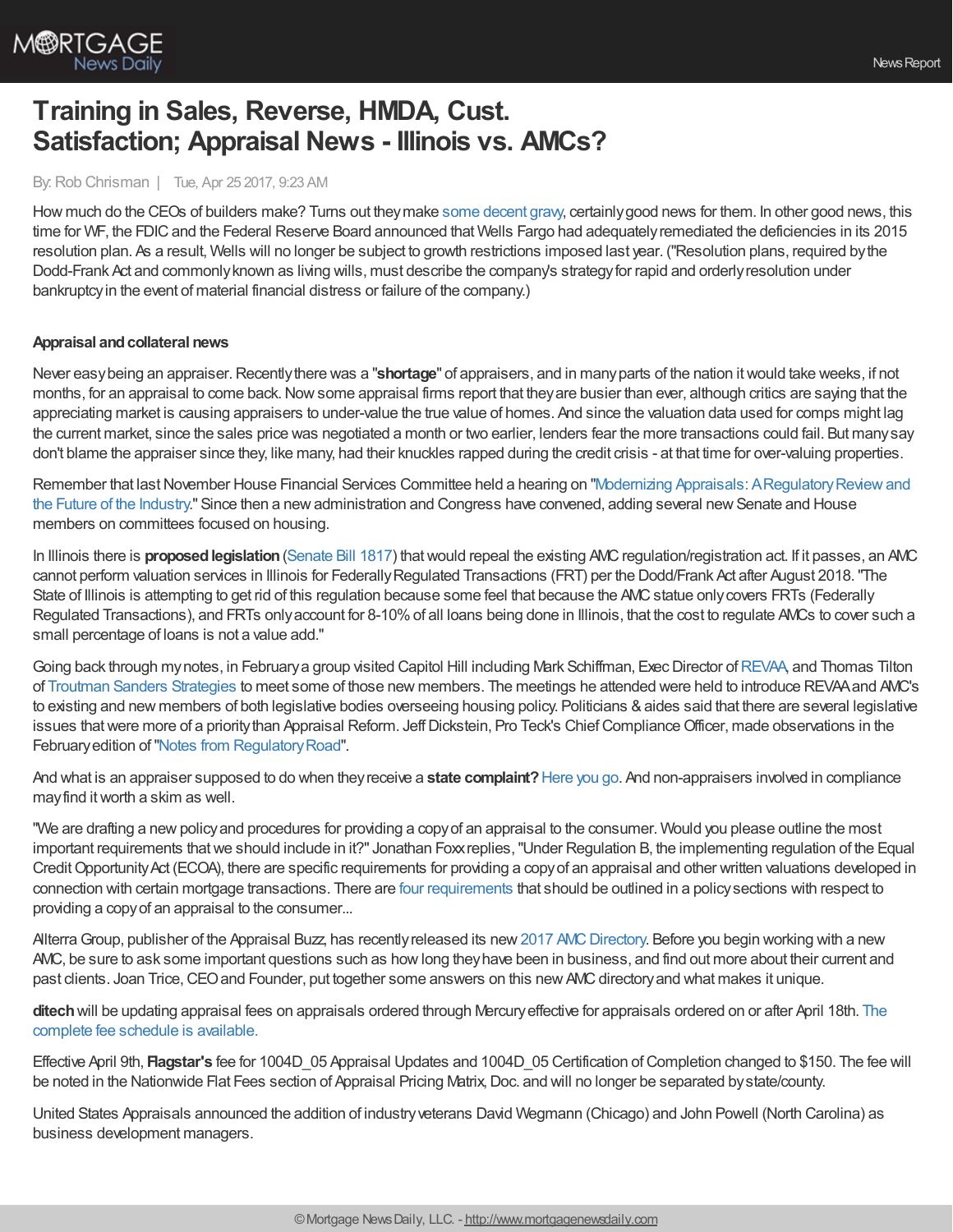## **M®RTGAGE News Daily**

#### **Capital markets**

In the bond markets, demand (for securities) sets the supply. Primarydealers showed [lukewarm](http://www.reuters.com/article/usa-bonds-ultra-idUKL1N1HT11G) interest in the TreasuryDepartment's proposed ultralong bonds,with 100-year bonds receiving a yawn. In a research note released Friday, primarydealer Nomura Securities International recommended a maximum maturity of 50 years for US bonds and a \$50 billion cap on ultralong bond issuance. Anyone want 100-year Swedish or Japanese mortgages?

Yesterdaybond prices went down, and thus rates up, as the French election results pushed traders to unwind much of the risk aversion seen in markets over the past fewweeks. While Treasuries opened lower, theydid clawback significant ground over the course of the session. (As a reminder, the first round of the French presidential election on Sundaygave 24%of the vote to pro-European centrist Emmanuel Macron while National Front-backed Marine Le Pen came in second with 21.3%. The two will advance to a run-off vote, scheduled for May 7.) The 10-year note closed nearly.375 worse to yield 2.27% while 5-year notes and agency MBS prices worsened .125-.250.

For thrills and chills today, if you care about housing stats from two months ago we'll have the FebruaryCase-Shiller 20-cityHome Price Indexand FebruaryFHFAHousing Price Indexat 8AMCT, and March NewHome Sales and April Consumer Confidence - all at 10AMET, 9AMCT. We start the day with rates a shade worse than last night, with the 10-year at 2.30% and agency MBS prices worse .125-.250.

Obviously, this person was instrumental in [crafting](https://www.youtube.com/watch?v=bZe5J8SVCYQ&app=desktop) the MSA(Marketing Service Agreement) regulations - if there are any.

[Visitwww.robchrisman.com](https://visitor.r20.constantcontact.com/manage/optin?v=001gYuebWlSSZMa7X7_YCXY1kb3CzwnrP19oUFK9_KoZDJV4iaOwzBdUL-hOWjm8RhSIJKg4ysV3v8YVQ3RsFfOwzfnO5gYhIBdWdzggo7jtQs6jdHtfo4kUhYTc6sp7bofmXZNjDBUjb4Us8Q9XvBB_A4N2cWiNWmi) for more information on our industrypartners, access archived commentaries, or to subscribe to the Daily Mortgage News and Commentary. If you're interested, visit myperiodic blog at the [STRATMORGroup](http://www.stratmorgroup.com/are-you-sure-that-rates-are-going-higher/) web site. The current blog is,"Does Everyone Want a Job?" If you have both the time and inclination, make a comment on what I have written, or on other comments so that folks can learn what's going on out there from the other readers.

### **TrainingandEvents**

The National Reverse Mortgage Lenders [Association](https://www.nrmlaonline.org/2017/04/07/calendar-events-reverse-mortgage-education-week) is hosting a series of online seminars during its second annual Reverse Mortgage Education Week through Friday, April 28.

Only a few seats remain for [nmpU's](http://nationalmortgageprofessional.com/NMPU) Purchase Bootcamp presented by Ron Vaimberg, Head Coach. This exclusive 2-day event takes place at the Hyatt Mission Bay in San Diego on Thursday and Friday, May 11th & 12th. Only 40 originators in total will be able to attend this private high performance origination success event. Purchase Bootcamp is a pure training high level origination masteryevent and includes everything you need to succeed and create explosive growth in your purchase originations immediately. The \$300 earlybird discount has been extended until midnight Friday, April 28th. Use the code "Chrisman" upon checkout and save an additional \$100. Attend for only \$595 when you register today. Please check out the latest video and event details by CLICKING HERE and capture one of the few remaining seats for yourself!

Today is the last day to reserve a hotel for Mortgage Builder's 2017 HMDA Boot Camp Conference taking place May 17-18 exclusively for Mortgage Builder customers. There are only 25 spots left so RSVP today to secure a spot. Building on the success of our previous trainings and conferences, this event is designed to prepare you for the impending Home Mortgage Disclosure Act (HMDA) that goes into effect in 2018. The day-and-a-half training will include expert speakers presenting the ins and outs of the HMDAregulations,working sessions to review best practices when using Mortgage Builder's software, and on-site technical support from the Mortgage Builder staff who will assist you with updating your policies. If you'd like to learn more, please contact Jim Walsh.

Plaza's [Maytraining](https://www.plazahomemortgage.com/calendar/) calendar is available nowwith multiple webinar topics to choose from.

The home financing season is beginning to heat up, Essent's training departmentwants to help you be ready.Go [here](http://lp.essent.us/index.php/email/emailWebview?mkt_tok=eyJpIjoiWkRGaU9UVmpOamN3WkRjMCIsInQiOiJFXC9iT1AxTVBUZUFZd1VDNGtcL29mb1dsc3pxVWFuNkh5R0RkUUZ5THhBOGxHaEcybHBQZGpzWkhyOUJyT0xMN2lUaHUzQTV3Rzd1U1dYUWpybUJNdGhBSEFCXC95MDVhbU9YYnZLbUJtUXArMGx3djFJQjc3Z1BpNHk5Y01PR2o4ZyJ9) to check out the list of course options available to you in Maythrough Essentials training.

The Mortgage Bankers Association of Georgia (MBAG) invites you to attend its 46th annual [conference](http://www.mbag.org/) May 4th through 7th at Hilton Sandestin Beach Golf Resort and Spa. The event boasts over 200 attendees, and this year is partnering with ICLE for its Thursday night event. See and hear Kris "Tanto" Paronto, hero survivor of the infamous Benghazi attacks of September 11, 2012. Also, Tim Davis, National Sales Coach Movement Mortgage and Kristin Messerli, Founder and Managing Director Cultural Outreach Solutions. We will hear from National MBA's William Kooper, FNMA, Freddie Mac, HUD, VA, USDA and Non -QM.

Did you know the new HMDAPlus rule more than doubles the number of required data fields reported on the HMDAIoan application register (LAR) from 23 to 48? On May 22nd, TMBA is providing an intensive training on how to build a compliant HMDA Plus Program with Moderator TroyW.Garris in San Antonio TX.